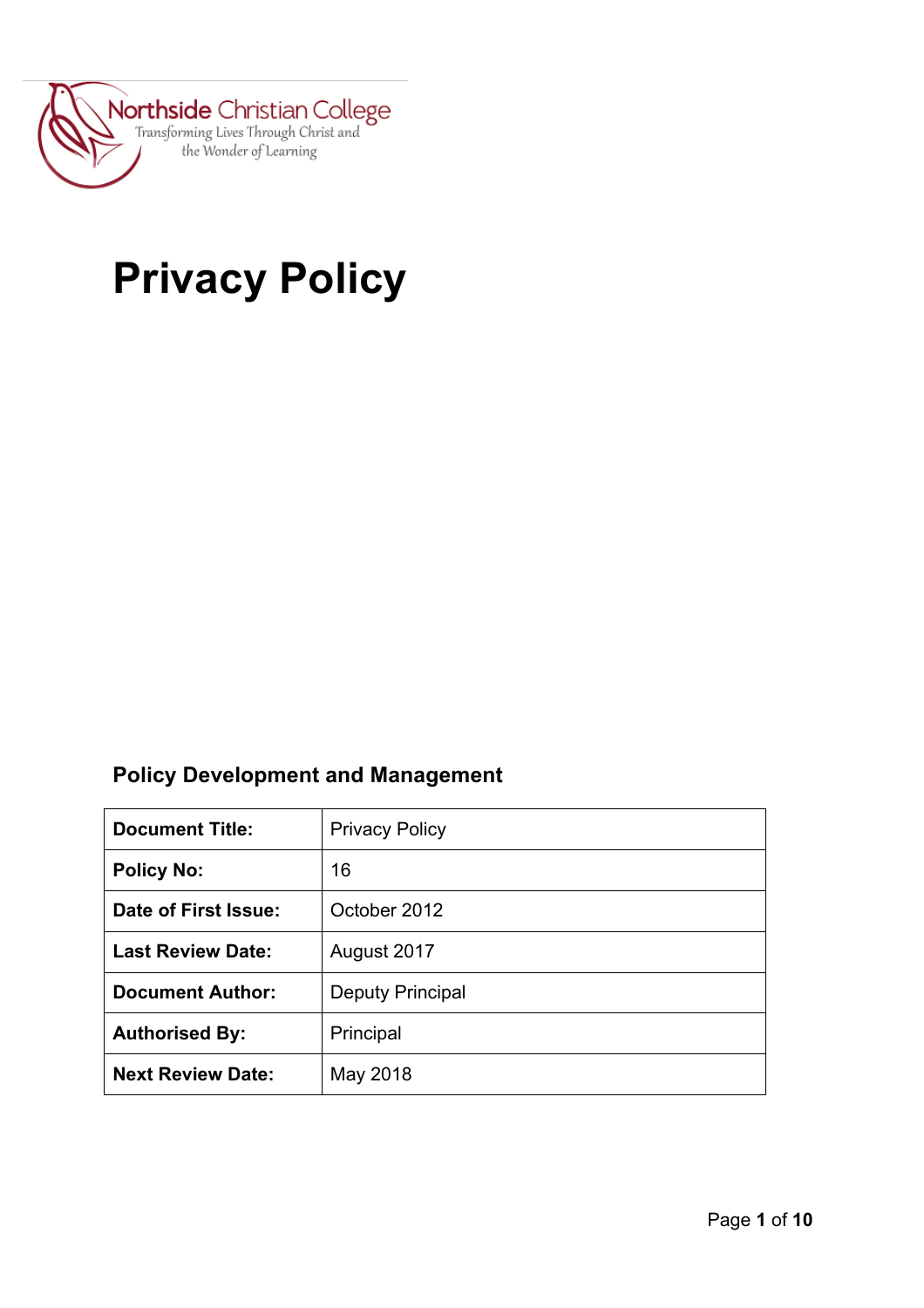## **Rationale**

This Privacy Policy sets out how Northside Christian College ("the College") manages personal information provided to or collected by it.

The College is bound by the Australian Privacy Principles ("APP") contained in the Commonwealth Privacy Act 1988 and will collect, use and retain personal information, including any sensitive information, in accordance with those Principles. In relation to health records, the College is also bound by the Health Records Act 2001 (Vic).

The College may, from time to time, review and update this Privacy Policy to take account of new laws and technology, changes to the College's operations and practices and to make sure it remains appropriate to the changing College environment.

#### **Collection of Information**

The type of information the College collects and holds includes (but is not limited to) personal information, including health and other sensitive information, about:

- Students and parents/guardians ("parents") before, during and after the course of a student's enrolment at the College,
- Job applicants, staff members, volunteers and contractors, and
- Other people who come into contact with the College.

#### *Personal Information you provide*

The College will generally collect personal information held about an individual by way of forms filled out by Parents or students, face-to-face meetings and interviews, emails and telephone calls. On occasions people other than Parents and students provide personal information.

#### *Personal Information provided by other people*

In some circumstances the College may be provided with personal information about an individual from a third party, for example a report provided by a medical professional or a reference from another school.

#### *Exception in relation to employee records*

Under the Privacy Act, the Australian Privacy Principles do not apply to an employee record. As a result, this Privacy Policy does not apply to the College's treatment of an employee record, where the treatment is directly related to a current or former employment relationship between the College and employee. The College handles staff health records in accordance with the Health Privacy Principles in the Health Records Act.

#### **Use of Personal Information**

The College will use personal information it collects from you for the primary purpose of collection, and for such other secondary purposes that are related to the primary purpose of collection and reasonably expected by you, or to which you have consented.

#### *Students and Parents*

In relation to personal information of students and Parents, the College's primary purpose of collection is to enable the College to provide schooling to students enrolled at the College, exercise its duty of care, and perform necessary associated administrative activities, which will enable students to take part in all the activities of the College. This includes satisfying the needs of Parents, the needs of the student and the needs of the College throughout the whole period the student is enrolled at the College.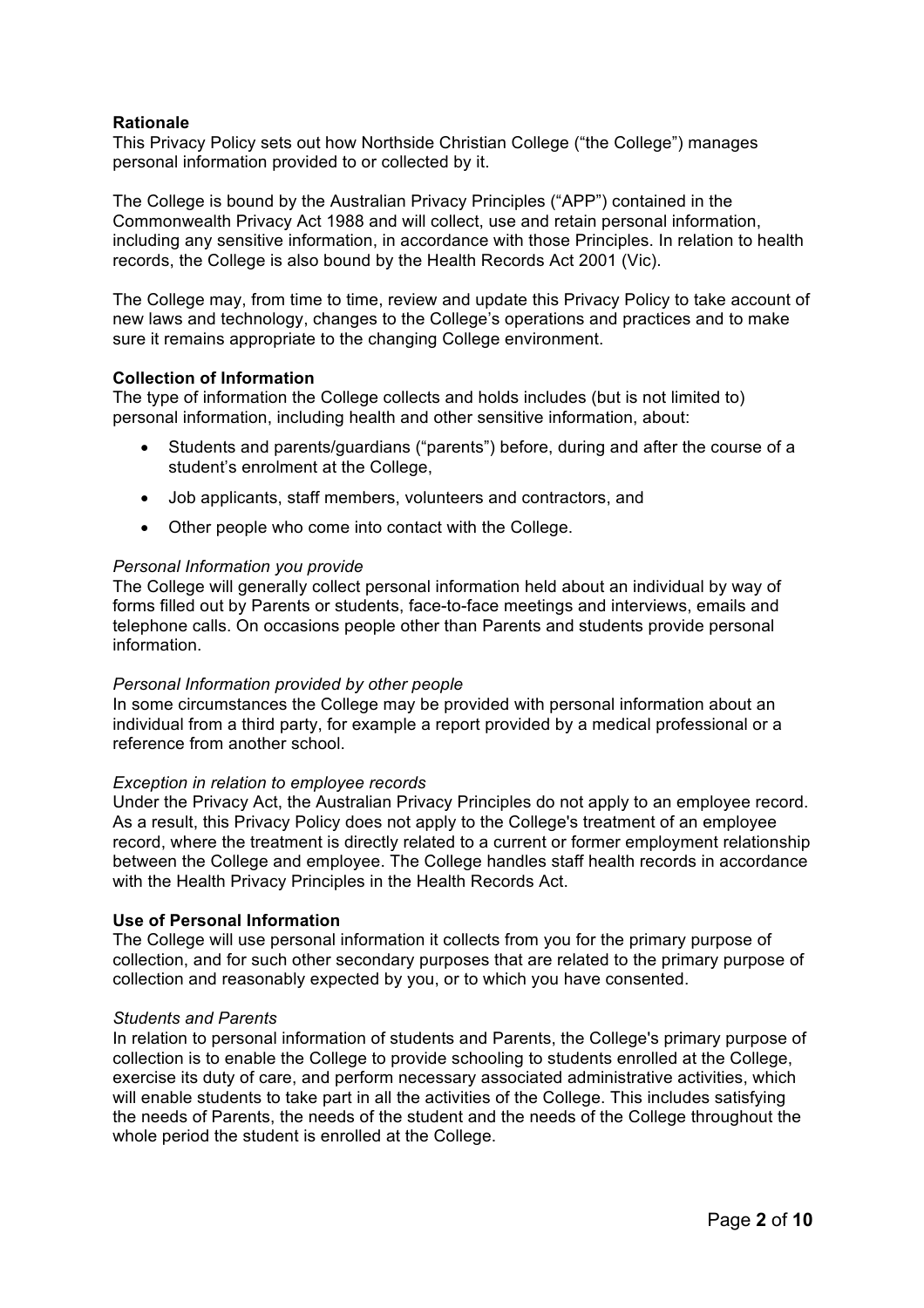The purposes for which the College uses personal information of students and Parents include:

- To keep Parents informed about matters related to their child's schooling, through correspondence, newsletters and magazines;
- Day-to-day administration of the College;
- Looking after students' educational, social and medical wellbeing;
- Seeking donations and marketing for the College; and
- To satisfy the College's legal obligations and allow the College to discharge its duty of care.

In some cases where the College requests personal information about a student or Parent, if the information requested is not provided, the College may not be able to enrol or continue the enrolment of the student or permit the student to take part in a particular activity.

#### *Job Applicants and Contractors*

In relation to personal information of job applicants and contractors, the College's primary purpose of collection is to assess and (if successful) to engage the applicant or contractor, as the case may be.

The purposes for which the College uses personal information of job applicants and contractors include:

- Administering the individual's employment or contract, as the case may be;
- For insurance purposes:
- Seeking donations and marketing for the College; and
- Satisfying the College's legal obligations, for example, in relation to child protection legislation.

#### *Volunteers*

The College also obtains personal information about volunteers who assist the College in its functions or conduct associated activities to enable the College and the volunteers to work together.

#### *Marketing and Fundraising*

The College treats marketing and seeking donations for the future growth and development of the College as an important part of ensuring that the College continues to provide a quality learning environment in which both students and staff thrive. Personal information held by the College may be disclosed to organisations that assist in the College's fundraising, for example, the PFA or alumni organisation or on occasions, external fundraising organisations.

Parents, staff, contractors and other members of the wider College community may from time to time receive fundraising information.

College publications, like newsletters and magazines, which include personal information, may be used for marketing purposes.

#### **Disclosure and Storage of Personal Information**

The College may disclose personal information, including sensitive information, held about an individual for educational, administrative and support purposes. This may include to:

• Another school or educational organisation, as required;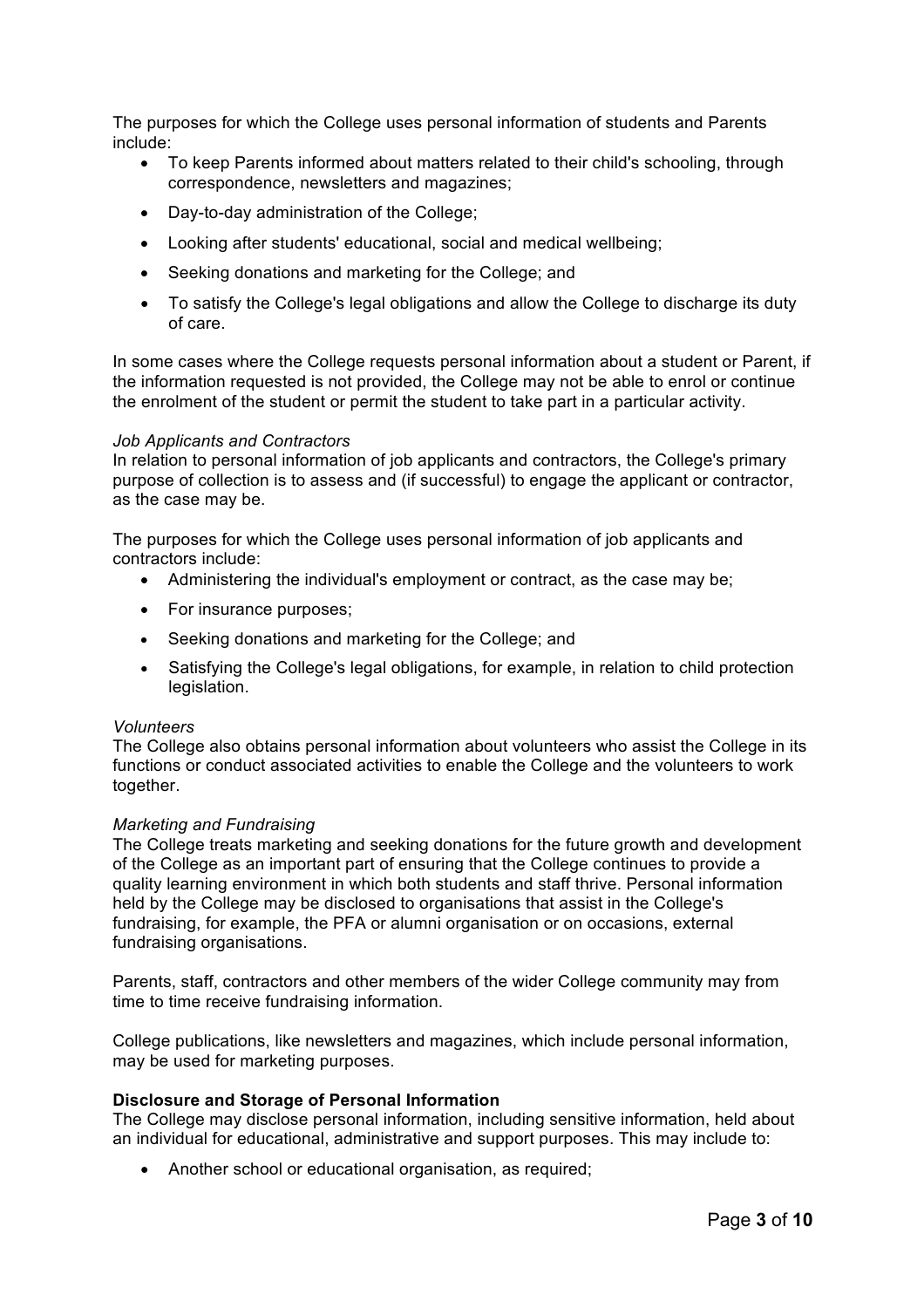- Government departments;
- Medical practitioners:
- People providing educational, support and health services to the College, including specialist visiting teachers, [sports] coaches, volunteers, counsellors and providers of learning and assessment tools;
- Assessment and educational authorities, including the Australian Curriculum, Assessment and Reporting Authority (ACARA) and NAPLAN Test Administration Authorities (who will disclose it to the entity that manages the online platform for NAPLAN);
- People providing administrative and financial services to the College;
- Recipients of College publications, such as newsletters and magazines;
- Students' parents or guardians;
- Anyone you authorise the College to disclose information to; and
- Anyone to whom we are required or authorised to disclose the information to by law, including child protection laws.

## **Sending and storing Information Overseas**

The College may disclose personal information about an individual to overseas recipients, for instance, to facilitate a school exchange. However, the College will not send personal information about an individual outside Australia without:

- Obtaining the consent of the individual (in some cases this consent will be implied); or
- Otherwise complying with the Australian Privacy Principles or other applicable privacy legislation.

The College may use online or 'cloud' service providers to store personal information and to provide services to the College that involve the use of personal information, such as services relating to email, instant messaging and education and assessment applications. Some limited personal information may also be provided to these service providers to enable them to authenticate users that access their services. This personal information may be stored in the 'cloud' which means that it may reside on a cloud service provider's servers which may be situated outside Australia.

An example of such a cloud service provider is Google. Google provides the 'Google Apps for Education' (GAFE) including Gmail, and stores and processes limited personal information for this purpose. College personnel and its service providers may have the ability to access, monitor, use or disclose emails, communications (e.g. instant messaging), documents and associated administrative data for the purposes of administering GAFE and ensuring its proper use.

## **Treatment of Sensitive Information**

In referring to 'sensitive information', the College means: information relating to a person's racial or ethnic origin, political opinions, religion, trade union or other professional or trade association membership, philosophical beliefs, sexual orientation or practices or criminal record, that is also personal information; health information and biometric information about an individual.

Sensitive information will be used and disclosed only for the purpose for which it was provided or a directly related secondary purpose, unless you agree otherwise, or the use or disclosure of the sensitive information is allowed by law.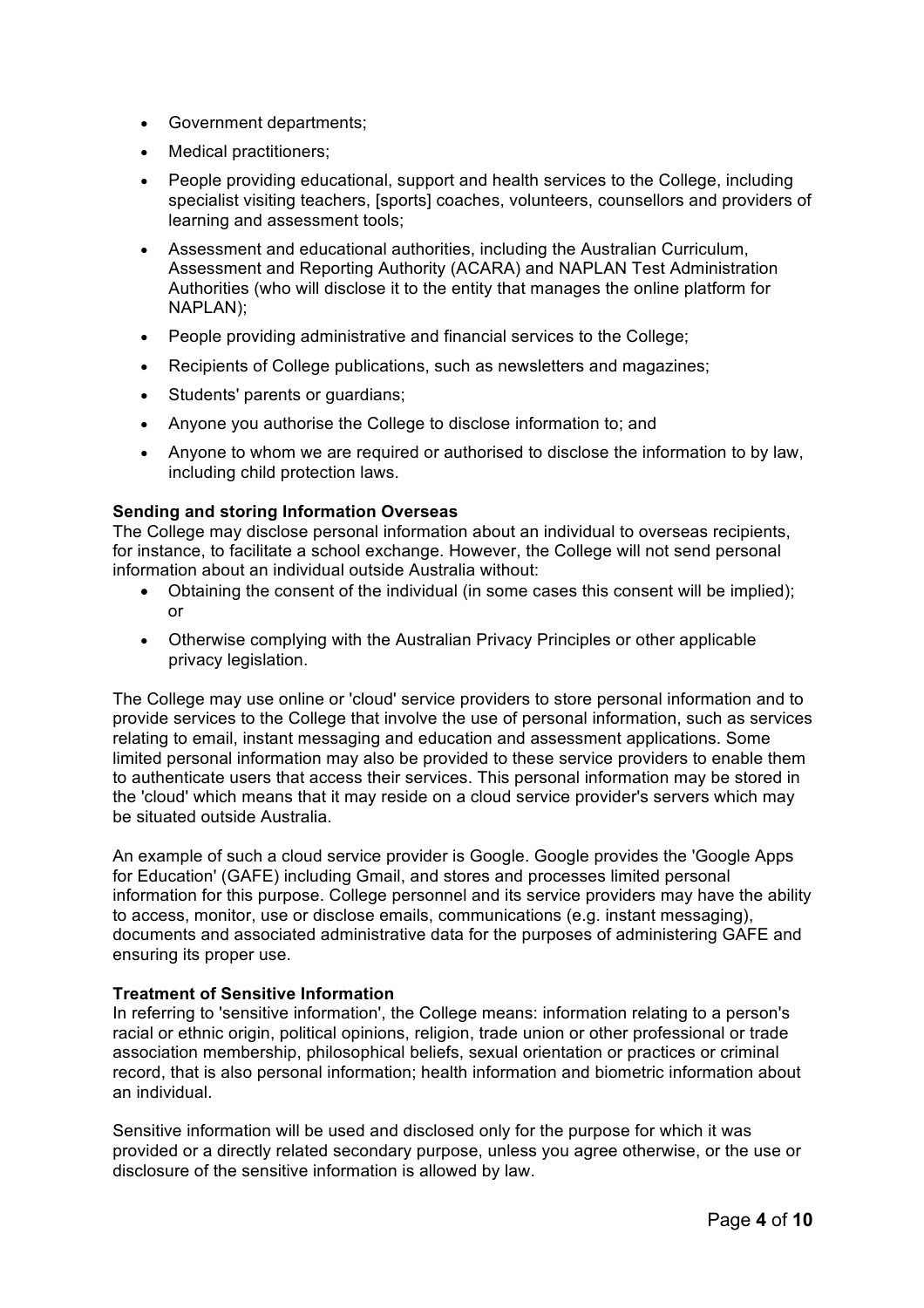## **Management and Security of Personal Information**

The College's staff are required to respect the confidentiality of students' and Parents' personal information and the privacy of individuals.

The College has in place steps to protect the personal information the College holds from misuse, interference and loss, unauthorised access, modification or disclosure by use of various methods including locked storage of paper records and password access rights to computerised records.

#### **Access and Correction of Personal Information**

Under the Commonwealth Privacy Act and the Health Privacy Principles contained in *the Health Records Act* 2001 (Vic), an individual has the right to seek and obtain access to any personal information which the College holds about them and to advise the College of any perceived inaccuracy. Students will generally be able to access and update their personal information through their Parents, but older students may seek access and correction themselves.

There are some exceptions to these rights set out in the applicable legislation.

To make a request to access or to update any personal information the College holds about you or your child, please contact the College Principal or Business Manager by telephone or in writing. The College may require you to verify your identity and specify what information you require. The College may charge a fee to cover the cost of verifying your application and locating, retrieving, reviewing and copying any material requested. If the information sought is extensive, the College will advise the likely cost in advance. If we cannot provide you with access to that information, we will provide you with written notice explaining the reasons for refusal.

## **Consent and Rights of Access to the Personal Information of Students**

The College respects every Parent's right to make decisions concerning their child's education.

Generally, the College will refer any requests for consent and notices in relation to the personal information of a student to the student's Parents. The College will treat consent given by Parents as consent given on behalf of the student, and notice to Parents will act as notice given to the student.

Parents may seek access to personal information held by the College about them or their child by contacting the College Principal or Business Manager by telephone or in writing. However, there may be occasions when access is denied. Such occasions would include where release of the information would have an unreasonable impact on the privacy of others, or where the release may result in a breach of the College's duty of care to the student.

The College may, at its discretion, on the request of a student, grant that student access to information held by the College about them, or allow a student to give or withhold consent to the use of their personal information, independently of their Parents. This would normally be done only when the maturity of the student and/or the student's personal circumstances warrant it

## **Surveillance Technologies**

The College uses surveillance technologies in and around school premises as part of their security systems and safety procedures to ensure the College provides a Child Safe environment for students, staff and visitors and reasonably protect the College against risks of intruders, vandalism and unauthorised student exits. Signs are affixed in a number of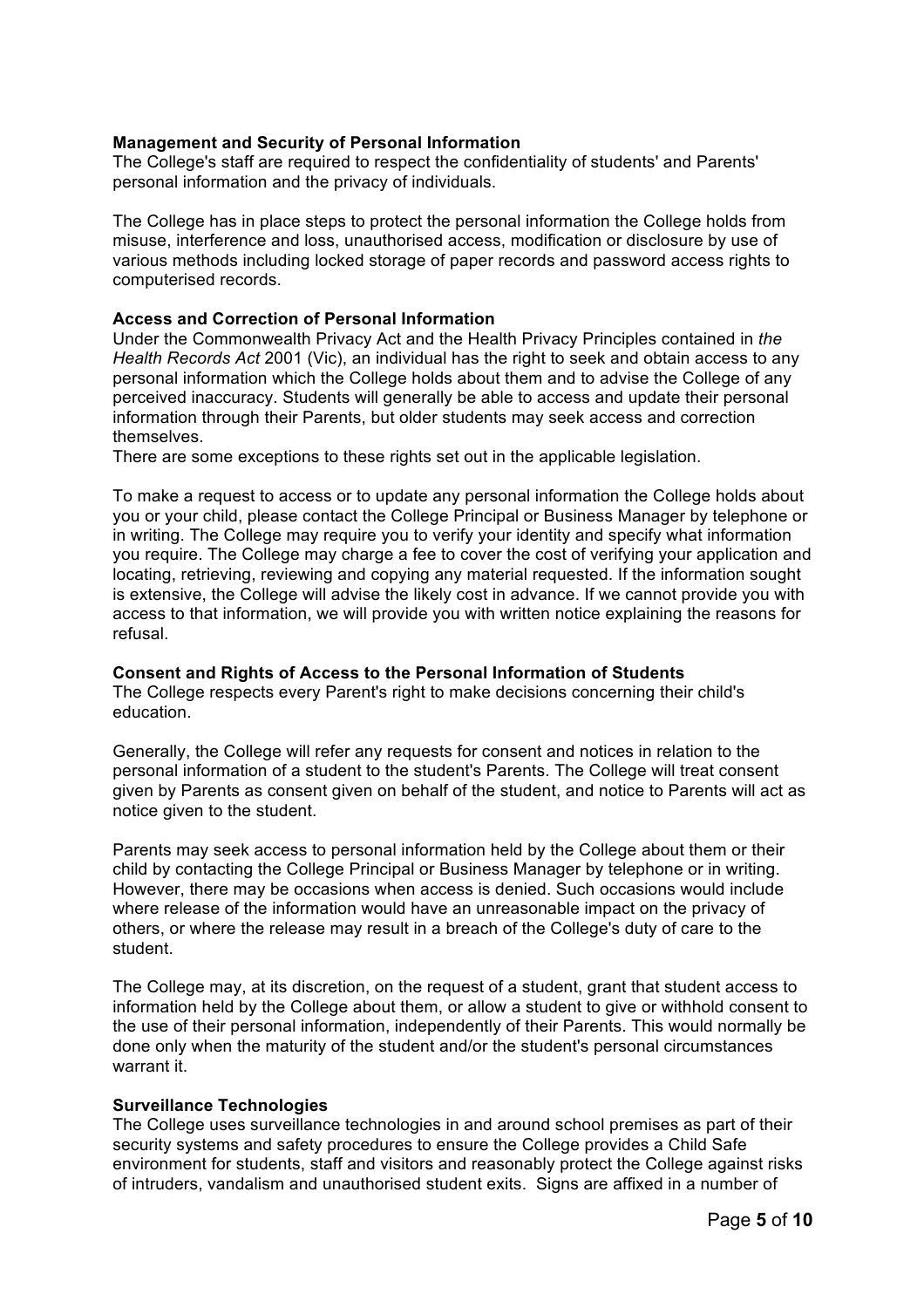suitable places to identify these safety procedures are in place for the benefit of the whole College community.

## **Enquiries and Complaints**

If you would like further information about the way the College manages the personal information it holds, or wish to complain based on a belief that the College has breached the Australian Privacy Principles please contact the College Principal by writing or telephone at (03) 9467 2499. The College will investigate any complaint and will notify you of the making of a decision in relation to your complaint as soon as is practicable after it has been made.

#### **Evaluation**

This policy will be reviewed as part of the school's three-year review cycle.

## **Related Legislation**

Freedom of Information Act Health Records Act 2001 (Vic) National Privacy Principles Privacy Act 1988 Surveillance Devices Act 1999 (Vic)

## **Document History**

- Document updated in October 2012.
- Document updated by Deputy Principal in February 2017. The *Privacy Compliance Manual* was updated in May 2016 and supersedes the Privacy Compliance Manual which was first published in 2001 and updated in 2004, 2007, 2010, 2013 and 2014.
- Document updated by Deputy Principal in August 2017. The *Privacy Compliance Manual* was updated in August 2017 and supersedes the Privacy Compliance Manual which updated in August 2016.

#### **References**

Independent Schools Council of Australia and National Catholic Education Commission. (2016, August). *Privacy Compliance Manual*. Retrieved from http://isca.edu.au/wpcontent/uploads/2016/08/Privacy-Compliance-Manual-August-2016.pdf

Independent Schools Council of Australia and National Catholic Education Commission. (2017, August). *Privacy Compliance Manual*. Retrieved from http://isca.edu.au/wpcontent/uploads/2017/08/c111-Privacy-Compliance-Manual-Updates-August-2017.pdf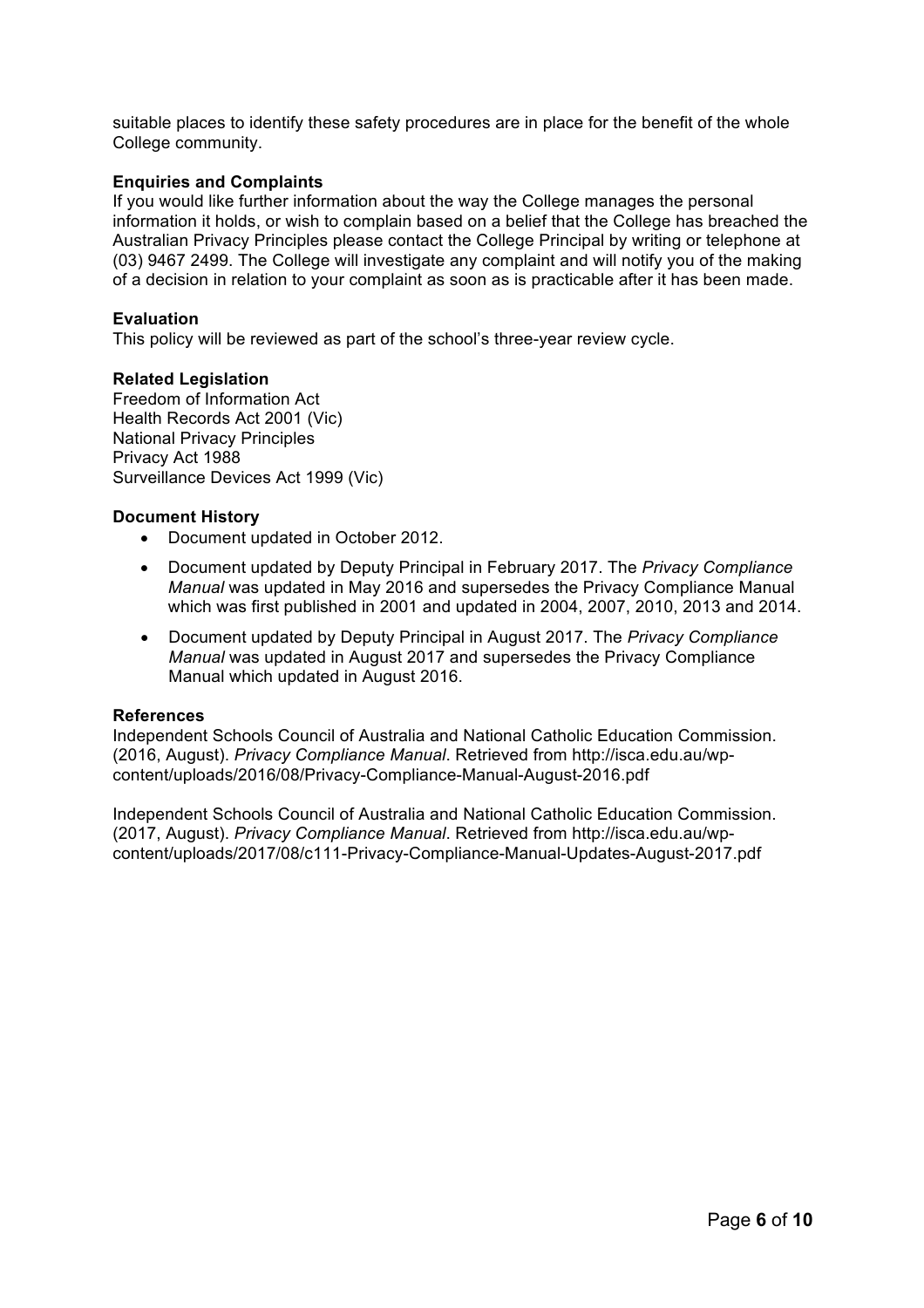#### **Standard Collection Notice**

- 1. Northside Christian College ("the College") collects personal information, including sensitive information about students and parents or guardians before and during the course of a student's enrolment at the College. This may be in writing or in the course of conversations. The primary purpose of collecting this information is to enable the College to provide schooling to the student and to enable them to take part in all the activities of the College.
- 2. Some of the information we collect is to satisfy the College's legal obligations, particularly to enable the College to discharge its duty of care.
- 3. Laws governing or relating to the operation of a school require certain information to be collected and disclosed. These include relevant Education Acts, and Public Health laws.
- 4. Health information about students is sensitive information within the terms of the Australian Privacy Principles under the Privacy Act 1988. We may ask you to provide medical reports about students from time to time.
- 5. The College from time to time discloses personal and sensitive information to others for administrative and educational purposes, including to facilitate the transfer of a student to another school. This includes to other schools, government departments, medical practitioners, and people providing services to the College, including specialist visiting teachers, sports coaches, volunteers, and counsellors.
- 6. Personal information collected from students is regularly disclosed to their parents or guardians.
- 7. The College may store personal information in the 'cloud' which may mean that it resides on servers which are situated outside Australia.
- 8. The College's Privacy Policy sets out how parents or students may seek access to personal information collected about them. However, there will be occasions when access is denied. Such occasions would include where access would have an unreasonable impact on the privacy of others, where access may result in a breach of the College's duty of care to the student, or where students have provided information in confidence.
- 9. The College Privacy Policy also sets out how you may complain about a breach of privacy and how the College will deal with such a complaint.
- 10. As you may know the College from time to time engages in fundraising activities. Information received from you may be used to make an appeal to you. It may also be disclosed to organisations that assist in the College's fundraising activities solely for that purpose. We will not disclose your personal information to third parties for their own marketing purposes without your consent.
- 11. On occasions, information such as academic and sporting achievements, student activities and similar news is published in the College Newsletter, College magazines, the College's Facebook page and on our website. Photographs of student activities such as sporting events, school camps and school excursions may be taken for publication in College newsletters, magazines, Facebook page and on our website. The College will obtain separate permissions from the students' parent or guardian prior to publication.
- 12. The College may include students' and students' parents' contact details in a class list to enable us to provide the services offered. If you do not agree to this, you must advise the College now.
- 13. If you provide the College with the personal information of others, such as doctors or emergency contacts, we encourage you to inform them that you are disclosing that information to the College and why, that they can access that information if they wish, and that the College does not usually disclose this information to third parties.
- 14. The College uses surveillance technologies in and around school premises as part of their security systems and safety procedures to ensure the College provides a Child Safe environment for students, staff and visitors and reasonably protect the College against risks of intruders, vandalism and unauthorised student exits. Signs are affixed in a number of suitable places to identify these safety procedures are in place for the benefit of the whole College community.

#### **Acknowledgement and Consent**

By signing this Acknowledgement and Consent you are agreeing to the collection and storage of personal information by the College, as described above. Please note that a full copy of the College's Privacy Policy is available on request.

| Parent 1 / Guardian 1 Name:      |           |  |
|----------------------------------|-----------|--|
|                                  | Date: / / |  |
|                                  |           |  |
| Parent 2 / Guardian 2 Name:      |           |  |
| Parent 2 / Guardian 2 Signature: | Date: / / |  |
|                                  |           |  |

Page **7** of **10**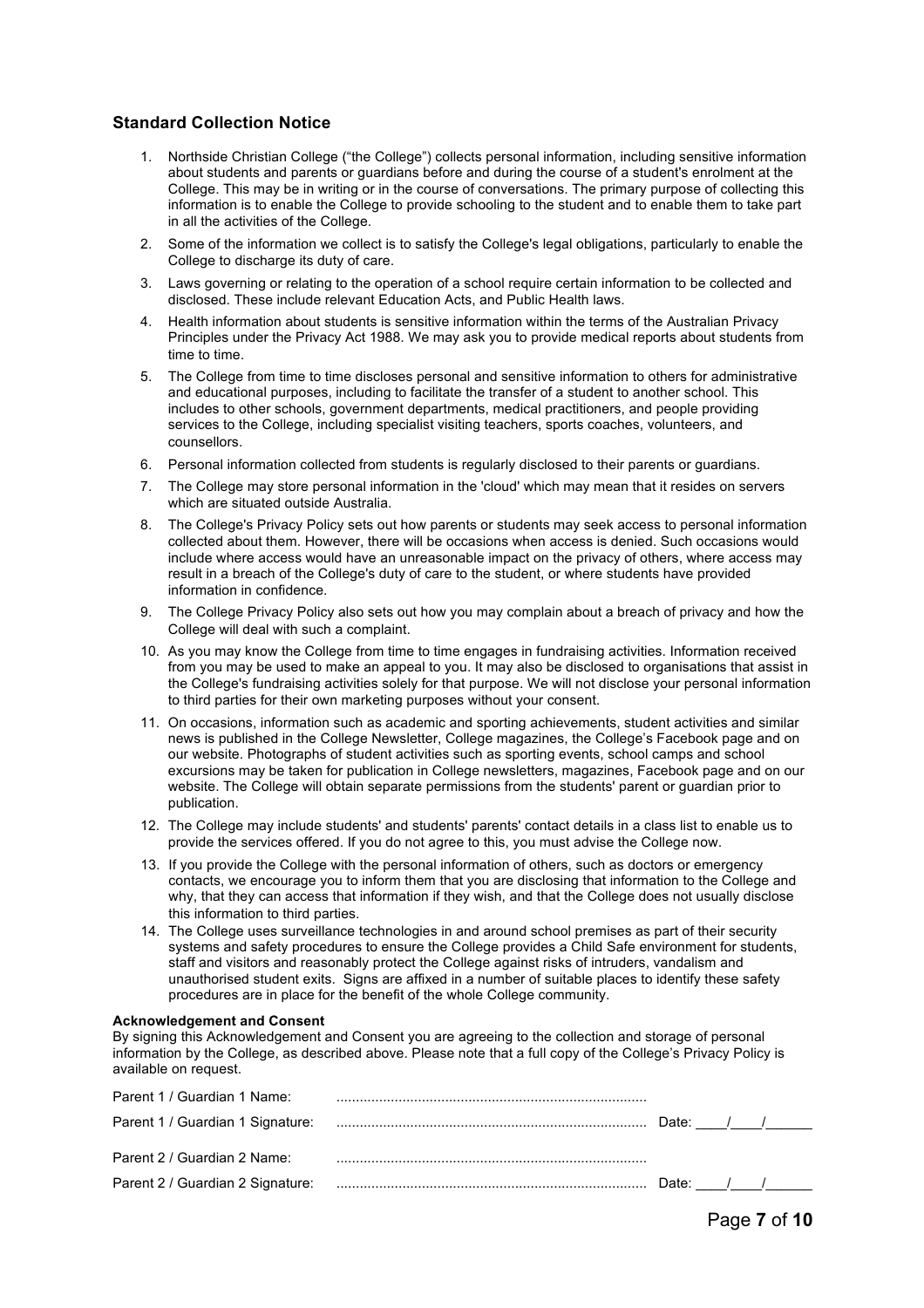## **Employment Collection Notice**

- 1. In applying for this position, you will be providing Northside Christian College ("the College") with personal information. We can be contacted by mail at 31-61 McLeans Rd, Bundoora VIC 3083, or by e-mail at ncc@ncc.vic.edu.au, or by telephone on (03) 9467 2499.
- 2. If you provide us with personal information, for example, your name and address or information contained on your resume, we will collect the information in order to assess your application for employment. We may keep this information on file if your application is unsuccessful in case another position becomes available.
- 3. The College's Privacy Policy contains details of how you may complain about a breach of the Australian Privacy Principles or how you may seek access to personal information collected about you. However, there may be occasions when access is denied. Such occasions would include where access would have an unreasonable impact on the privacy of others.
- 4. We will not disclose this information to a third party without your consent.
- 5. You may be required to provide the College with a criminal record check and a Working With Children Check. The College may also be required to collect personal information about you in accordance with Child Protection and other relevant laws.
- 6. The College may store personal information in the 'cloud', which may mean that it resides on servers which are situated outside Australia.
- 7. If you provide us with the personal information of others, we encourage you to inform them that you are disclosing that information to the College and why, that they can access that information if they wish and that the College does not usually disclose the information to third parties.

#### **Acknowledgement and Consent**

By signing this Acknowledgement and Consent you are agreeing to the collection and storage of personal information by the College, as described above. Please note that a full copy of the College's Privacy Policy is available on request.

| <b>Applicant Name:</b> |       |  |  |
|------------------------|-------|--|--|
|                        |       |  |  |
| Applicant Signature:   | Date: |  |  |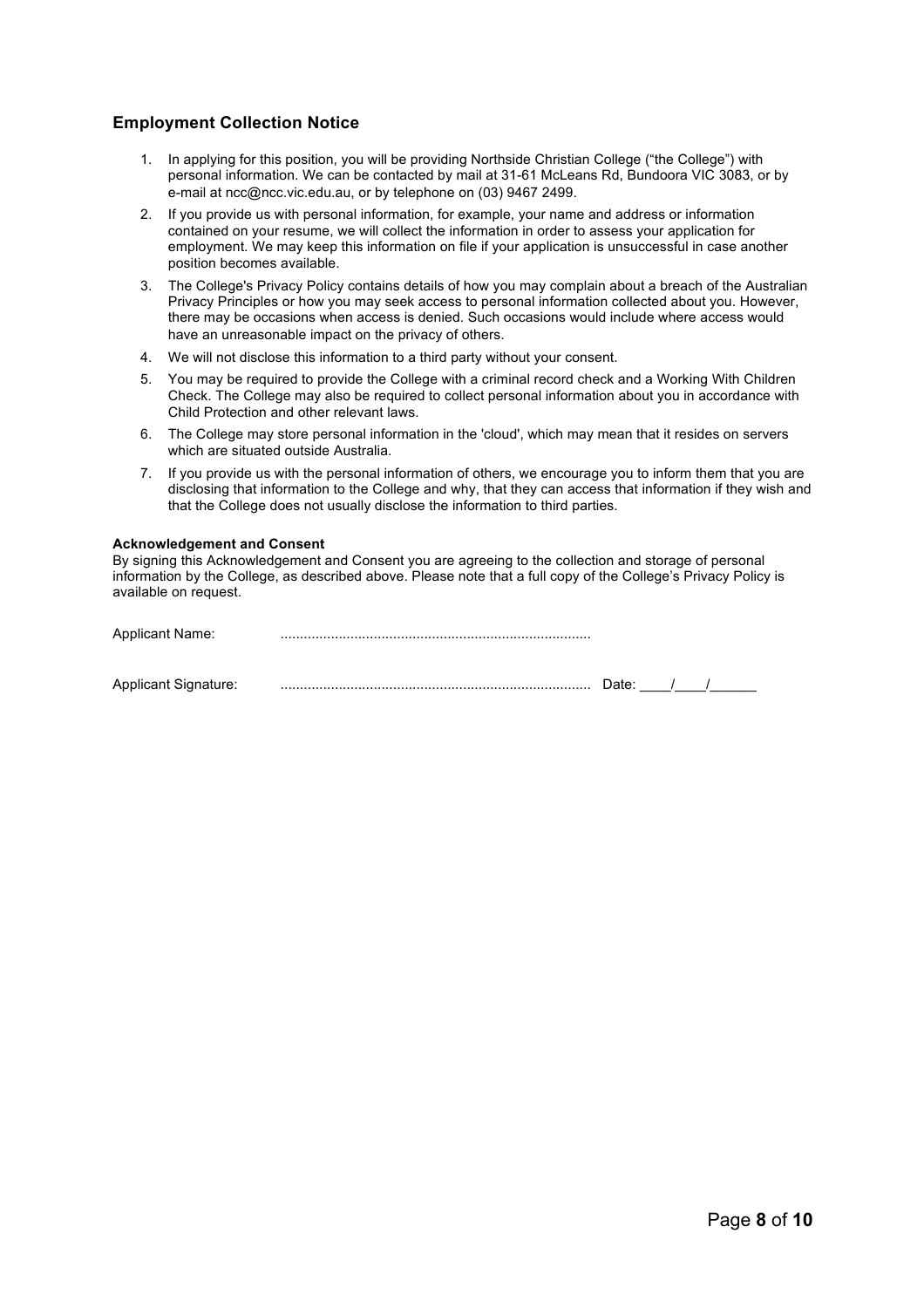#### **Contractor / Volunteer Collection Notice**

- 1. In applying to provide services to Northside Christian College ("the College"), you will be providing the College with personal information. We can be contacted by mail at 31-61 McLeans Rd, Bundoora VIC 3083, or by e-mail at ncc@ncc.vic.edu.au, or by telephone on (03) 9467 2499.
- 2. If you provide the College with personal information, for example your name and address or information contained on your resume, we will collect the information in order to assess your application. We may also make notes and prepare a confidential report in respect of your application.
- 3. You agree that we may store this information for 12 months (from the date of collection).
- 4. The College's Privacy Policy sets out how you may seek access to your personal information and how you may complain about a breach of the Australian Privacy Principles.
- 5. We will not disclose this information to a third party without your consent.
- 6. You may be required to provide the College with a criminal record check and a Working With Children Check. The College may also be required to collect personal information about you in accordance with Child Protection and other relevant laws
- 7. The College may store personal information in the 'cloud', which may mean that it resides on servers which are situated outside Australia.
- 8. If you provide the College with the personal information of others, we encourage you to inform them that you are disclosing that information to the College and why, that they can access that information if they wish, and that the College does not usually disclose the information to third parties.

#### **Acknowledgement and Consent**

By signing this Acknowledgement and Consent you are agreeing to the collection and storage of personal information by the College, as described above. Please note that a full copy of the College's Privacy Policy is available on request.

| Name of Signatory:                                  |             |  |  |
|-----------------------------------------------------|-------------|--|--|
|                                                     | Date: $/$ / |  |  |
| Print Name of Contractor:<br>(if not an individual) |             |  |  |